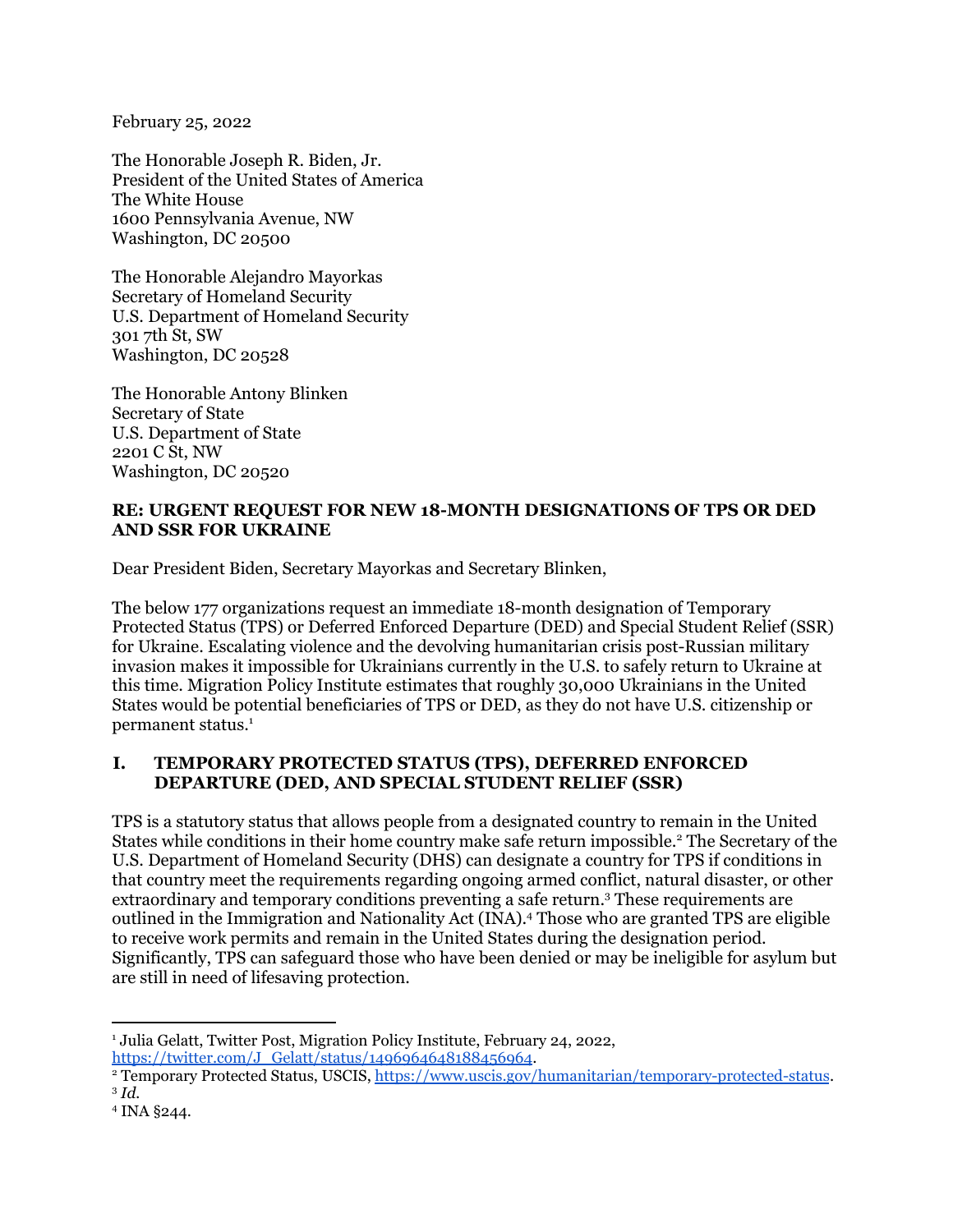DED is rooted in the President's authority to conduct foreign affairs and is a critical foreign policy tool to provide humanitarian protection. <sup>5</sup> Like TPS, DED provides protection from deportation and eligibility for work permits for designated time periods. 6

SSR may be granted to students from a designated country under an emergent circumstances designation. <sup>7</sup> The Secretary of DHS may give this designation to F-1 students facing unforeseen, severe economic hardship.<sup>8</sup> This hardship must result from an emergent event, such as war or military conflict. <sup>9</sup> SSR allows eligible students to remain in the U.S. by suspending or altering rules regarding status, full course of study, and work eligibility during the designation period.<sup>10</sup> SSR, like TPS, provides life-saving protection.

The "extraordinary and temporary conditions" which would qualify Ukrainians in the United States for TPS include current armed conflict. The "severe economic hardship" that would qualify Ukrainian F-1 students is the emergent armed conflict. The country conditions analysis below will demonstrate that conditions in Ukraine merit TPS and SSR designations due to armed conflict and extraordinary and temporary conditions as a return to the country would pose a serious threat to the personal safety of Ukrainians. The below described conditions also make a clear policy argument for DED.

# **II. UKRAINE'S ARMED CONFLICT**

On February 23, 2022, Russia launched a military invasion of Ukraine and advanced toward the capital in Kyiv.<sup>11</sup> The Ukrainian government reported 40 casualties within the first 12 hours of the invasion. <sup>12</sup> As the situation continues to devolve, it will prove difficult if not impossible for Ukrainians to safely return to the country in the immediate future.

On February 12, 2022, the U.S. Department of State issued a Level 4: Do Not Travel advisory to Ukraine. <sup>13</sup> In the advisory, the Department of State wrote that "U.S. citizens in Ukraine should be aware that the U.S. government will not be able to evacuate U.S. citizens in the event of Russian military action anywhere in Ukraine. Military action may commence at any time and without warning and would also severely impact the U.S. Embassy's ability to provide consular

 $6$   $Id.$ <sup>5</sup> Jill Wilson, Temporary Protected Status and Deferred Enforced Departure, Congressional Research Service, RS20844 (August 9, 2021), <https://crsreports.congress.gov/product/pdf/RS/RS20844>.

 $8\overline{Id}$ . <sup>7</sup> Special Student Relief, U.S. Department of Homeland Security, accessed February 24, 2022, [https://studyinthestates.dhs.gov/students/special-student-relief.](https://studyinthestates.dhs.gov/students/special-student-relief)

<sup>9</sup> Emergent Circumstances versus Temporary Protected Status: What is the Difference?, Department of Homeland Security (Nov. 8, 2021),

[https://studyinthestates.dhs.gov/2017/11/emergent-circumstances-versus-temporary-protected-status-w](https://studyinthestates.dhs.gov/2017/11/emergent-circumstances-versus-temporary-protected-status-what-difference) [hat-difference](https://studyinthestates.dhs.gov/2017/11/emergent-circumstances-versus-temporary-protected-status-what-difference).

<sup>&</sup>lt;sup>10</sup> Special Student Relief, Department of Homeland Security,

[https://studyinthestates.dhs.gov/students/special-student-relief.](https://studyinthestates.dhs.gov/students/special-student-relief)

<sup>11</sup> Statement by President Biden on Russia's Unprovoked and Unjustified Attack on Ukraine, The White House (Feb. 23, 2022),

[https://www.whitehouse.gov/briefing-room/statements-releases/2022/02/23/statement-by-president-bi](https://www.whitehouse.gov/briefing-room/statements-releases/2022/02/23/statement-by-president-biden-on-russias-unprovoked-and-unjustified-attack-on-ukraine/) [den-on-russias-unprovoked-and-unjustified-attack-on-ukraine/.](https://www.whitehouse.gov/briefing-room/statements-releases/2022/02/23/statement-by-president-biden-on-russias-unprovoked-and-unjustified-attack-on-ukraine/)

<sup>12</sup> Zelenskiy Says Ukraine Has Suffered 'Serious Losses' After Russian Air Strikes Pound Dozens Of Targets, Radio Free Europe (Feb. 24, 2022),

<https://www.rferl.org/a/putin-ukraine-military-operation/31719680.html>.

<sup>&</sup>lt;sup>13</sup> Ukraine Travel Advisory, Department of State (Feb. 12, 2022),

[https://travel.state.gov/content/travel/en/traveladvisories/traveladvisories/ukraine-travel-advisory.htm](https://travel.state.gov/content/travel/en/traveladvisories/traveladvisories/ukraine-travel-advisory.html#:~:text=Do%20not%20travel%20to%20Ukraine,should%20Russia%20take%20military%20action).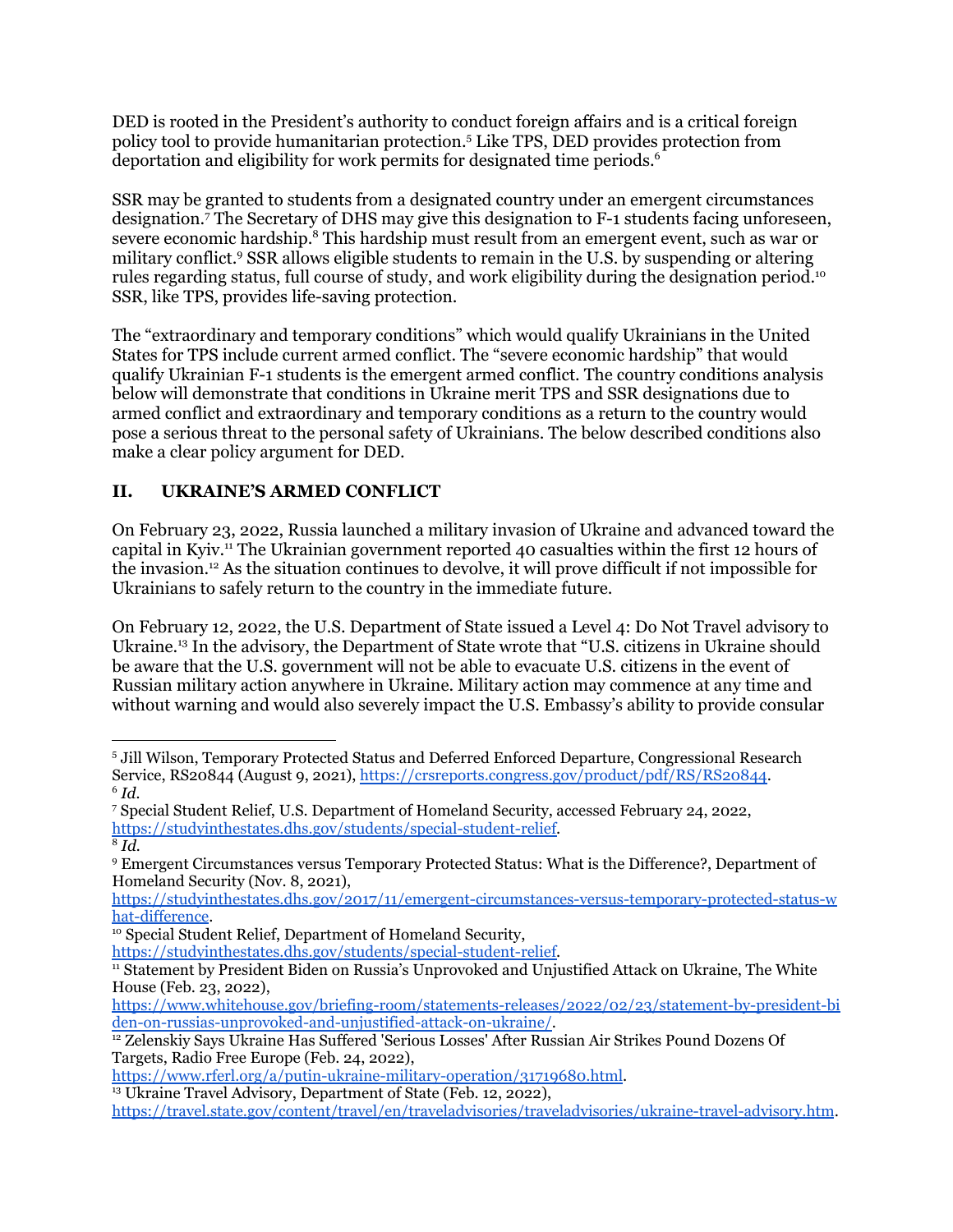services, including assistance to U.S. citizens in departing Ukraine."<sup>14</sup> On February 13, 2022, the Department of State suspended consular services at the U.S. Embassy in Kyiv, the capital of Ukraine, and moved them to Lviv, further from the Russian border. 15

Senior Biden administration officials briefed lawmakers on February 3, 2022, warning that a full invasion could result in potential deaths of 25,000 to 50,000 civilians, 5,000 to 25,000 members of the Ukrainian military, and 3,000 to 10,000 members of the Russian army. 16 Officials also estimated that it would produce one million to five million refugees. <sup>17</sup> The human costs of armed conflict are clear and will contribute to current humanitarian crises in the country. There are already almost 1.5 million internally displaced people in Ukraine from conflict. <sup>18</sup> Last year, the United Nations Office for the Coordination of Humanitarian Affairs (OCHA) estimated that 3.4 million people living in Ukraine need humanitarian assistance. <sup>19</sup> The Ukraine Humanitarian Response Plan (HRP) called for \$168 million to assist 1.9 million people in 2021. <sup>20</sup> However, in August 2021, the Ukraine HRP was only 27 percent funded, demonstrating a level of unmet need even before the current military invasion. 21

Given the already unmet humanitarian need in the country and the effects of armed conflict with Russia, Ukraine is in no state to receive TPS/DED and SSR eligible Ukrainians. Returning these Ukrainians to an at-war country would further destabilize the precarious conditions. For this reason, TPS/DED and SSR for Ukraine support humanitarian interests and address U.S. foreign policy goals by alleviating pressure on the Ukrainian government while the crisis is underway and help stabilize Europe by not adding to the predicted refugee crisis. Returning these nationals to the country poses a serious threat to their personal safety.

# **III. CONCLUSION**

Ukraine is in the middle of armed conflict contributing to deteriorating country conditions and humanitarian crises. We urge the administration to: (1) immediately designate TPS or DED and SSR for Ukraine, (2) publish timely Federal Register Notices, and (3) launch a public information campaign to notify the impacted community of the decision and any actions they must take by the decision's announcement.

Please contact the following individuals to discuss this urgent matter: Matthew La Corte, Niskanen Center at [mlacorte@niskanencenter.org,](mailto:mlacorte@niskanencenter.org) Lora Adams, TPS-DED Administrative Advocacy Coalition at [lora@masadc.com](mailto:lora@masadc.com), Catharine Christie, U.S. Committee for Refugees and

<sup>14</sup> *Id.*

<sup>15</sup> Consular Services Suspended at U.S. Embassy Kyiv, Department of State (Feb. 15, 2022), [https://travel.state.gov/content/travel/en/traveladvisories/ea/suspension-of-consular-services-at-US-e](https://travel.state.gov/content/travel/en/traveladvisories/ea/suspension-of-consular-services-at-US-embassy-Kyiv.html) [mbassy-Kyiv.html](https://travel.state.gov/content/travel/en/traveladvisories/ea/suspension-of-consular-services-at-US-embassy-Kyiv.html).

<sup>&</sup>lt;sup>16</sup> Helene Cooper and David E. Sanger, U.S. Warns of Grim Toll if Putin Pursues Full Invasion of Ukraine, New York Times (Feb. 5, 2022),

<sup>17</sup> *Id*. [https://www.nytimes.com/2022/02/05/us/politics/russia-ukraine-invasion.html.](https://www.nytimes.com/2022/02/05/us/politics/russia-ukraine-invasion.html)

<sup>18</sup> Обліковано 1 473 650 внутрішньо [переміщених](https://www.msp.gov.ua/news/20309.html) осіб; Ukraine: Internally Displaced Persons, UNHCR, <https://www.unhcr.org/ua/en/internally-displaced-persons>.

<sup>19</sup> Humanitarian Needs Overview 2021: Ukraine, OCHA (Feb.

<sup>2021)</sup>[,https://reliefweb.int/sites/reliefweb.int/files/resources/hno\\_2021-eng\\_-\\_2021-02-09.pdf](https://reliefweb.int/sites/reliefweb.int/files/resources/hno_2021-eng_-_2021-02-09.pdf)

<sup>20</sup> Ukraine Humanitarian Funding Priorities (Aug. - Dec. 2021), OCHA (Aug. 18, 2021),

[https://reliefweb.int/report/ukraine/ukraine-humanitarian-funding-priorities-august-december-2021-en](https://reliefweb.int/report/ukraine/ukraine-humanitarian-funding-priorities-august-december-2021-enuk) [uk](https://reliefweb.int/report/ukraine/ukraine-humanitarian-funding-priorities-august-december-2021-enuk).

<sup>21</sup> *Id*.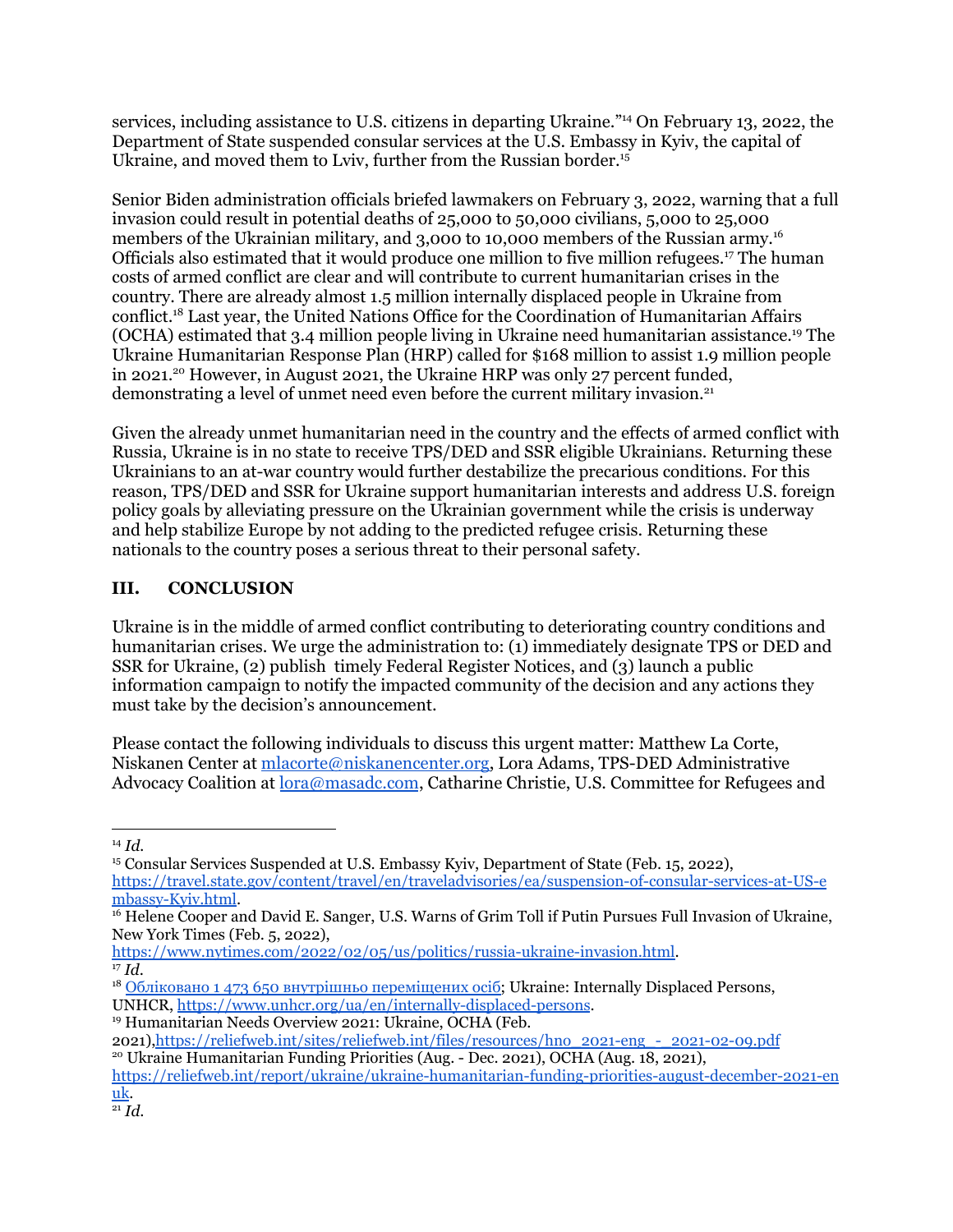Immigrants at [cchristie@uscrimail.org,](mailto:cchristie@uscrimail.org) and Lisa Parisio, Catholic Legal Immigration Network, Inc., at [lparisio@cliniclegal.org.](mailto:lparisio@cliniclegal.org)

Sincerely,

#### **National**

ADL (Anti-Defamation League) African Communities Together Aldea - The People's Justice Center Alianza Americas America's Voice American Friends Service Committee (AFSC) American Immigration Council American Immigration Lawyers Association American-Arab Anti-Discrimination Committee (ADC) Amnesty International USA Asylum Seeker Advocacy Project (ASAP) AsylumConnect Becoming American Institute Bethany Christian Services Bipartisan Policy Center Action Border Network for Human Rights CASA REINA SISTERS OF OUR LADY GUADALUPE ST. JOSEPH Catholic Legal Immigration Network, Inc. Center for Disability Rights Center for Gender & Refugee Studies Church World Service Coalition on Human Needs Dominican Sisters Dominican Sisters of Adrian Emgage Action Empowering Pacific Islander Communities (EPIC) Episcopal Network for Economic Justice Equality Labs Ethiopian Community Development Council, Inc. Evangelical Lutheran Church in America Faith in Public Life Franciscan Action Network Franciscan Sisters of the Sacred Heart Friends Committee on National Legislation Haitian Bridge Alliance **HIAS** Hispanic Federation Human Rights First ICNA Council for Social Justice Immigration Hub International Rescue Committee J Street Jean-Michele's Cousteau Ocean Futures Society Jewish Council for Public Affairs Jewish Federations of North America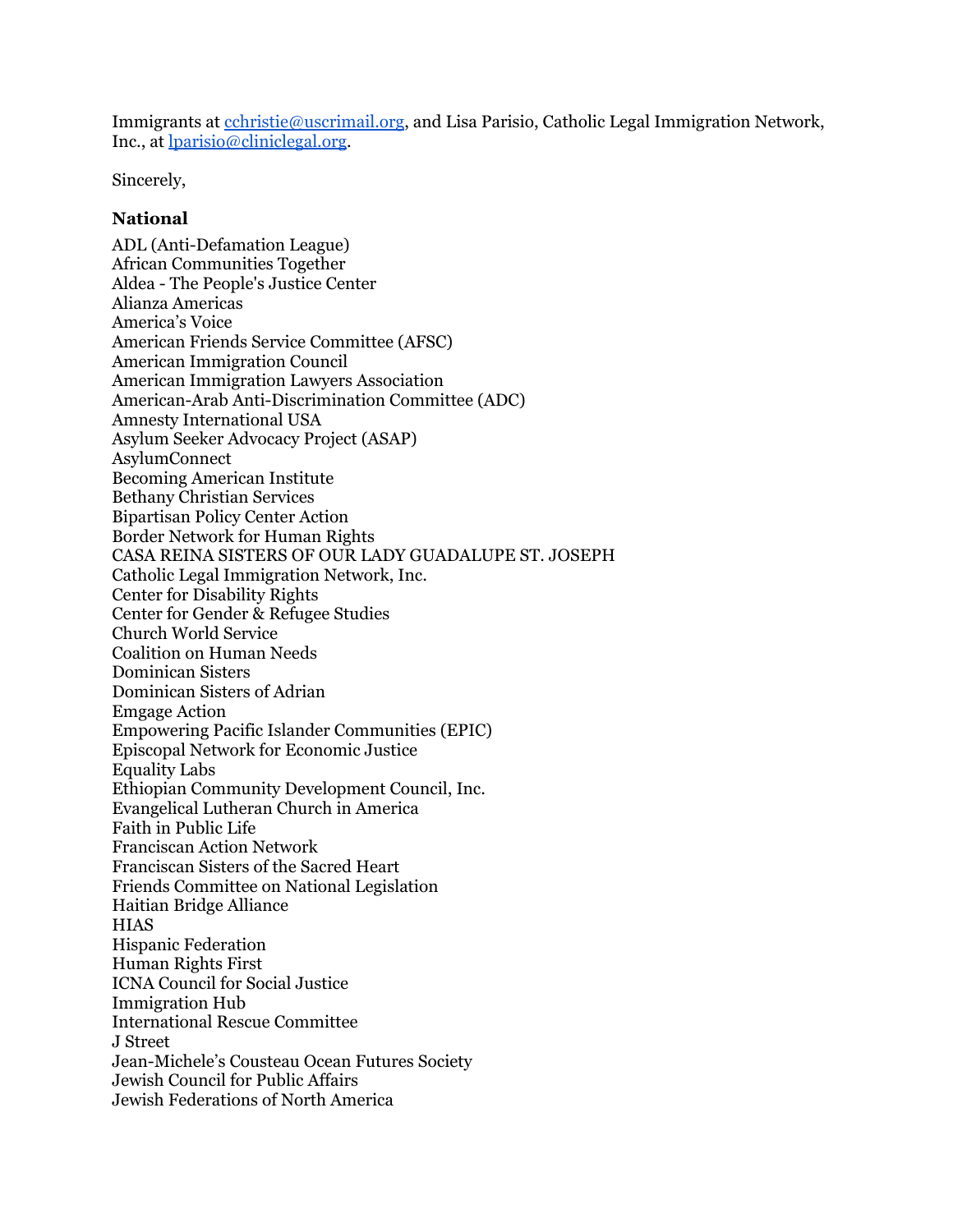Justice Action Center Kids in Need of Defense (KIND) Leadership Conference of Women Religious Leadership Team of the Felician Sisters of North America Lights for Liberty Lutheran Immigration and Refugee Service NAFSA: Association of International Educators National Asian Pacific American Families Against Substance Abuse National Association of Evangelicals National Council of Jewish Women National Immigrant Justice Center National Immigration Forum National Immigration Law Center National Iranian American Council National Justice for Our Neighbors National Organization for Women National Partnership for New Americans NETWORK Lobby for Catholic Social Justice Network of Jewish Human Service Agencies Niskanen Center Path With Heart Presidents' Alliance on Higher Education and Immigration Project Lifeline Quinnipiac University School of Law Civil Justice Clinic RAICES Refugee Congress Refugees International RefugePoint Revolutionary Love Project Robert F Kennedy Human Rights Sisters of Charity Federation Sisters of Mercy of the Americas Justice Team Sisters of St. Francis, Clinton, Iowa Student Clinic for Immigrant Justice Tahirih Justice Center The Episcopal Church The Hidden Dream U.S. Committee for Refugees and Immigrants (USCRI) U.S. Federation of the Sisters of St. Joseph Ukrainian American Bar Association Ukrainian National Women's League of America UndocuBlack Network Union for Reform Judaism Unitarian Universalist Association Unitarian Universalist Service Committee United Stateless Welcoming America Win Without War Witness at the Border Women's Alliance for Theology, Ethics, and Ritual (WATER) Women's Refugee Commission (WRC)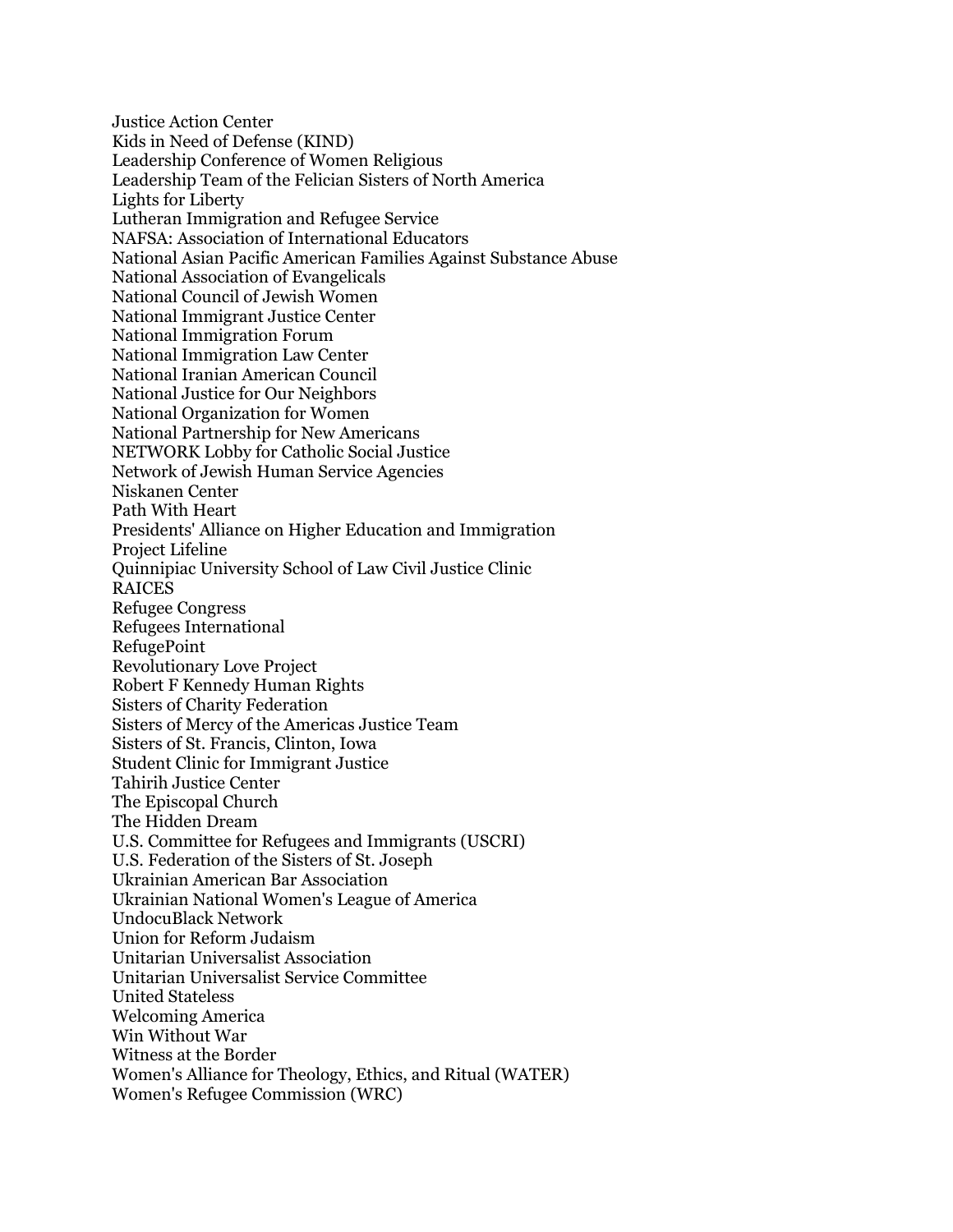#### Workplace Fairness

### **State/Local**

Adhikaar Al Otro Lado Alianza Sacramento Arkansas United Ayuda Bellevue Program for Survivors of Torture Benedictine Sisters of Chicago Benedictine Sisters of FL Benson & Loesch, PLLP Broward for Progress Cabrini Immigrant Services of NYC, Inc. Catholic Charities Boston Catholic Charities of SW Kansas Central American Resource Center Central American Resource Center of Northern CA - CARECEN SF Centro Romero Church of Our Saviour/La Iglesia de Nuestro Salvador Church of the Ascension Church Women United in New York State Cleveland Jobs with Justice Congregation Kol Ami Cooperative Baptist Fellowship of Texas Council for the Spanish Speaking Inc DBA Centro Hispano Dominican Sisters of Mission San Jose Family Action Network Movement Farmworker Association of Florida Florence Immigrant & Refugee Rights Project Greater Cleveland Immigrant Support Network Heartfelt Tidbits, Inc. HIAS and Council Migration Services of Philadelphia DBA HIAS PA Hope Border Institute IHM Sisters Justice, Peace and Sustainability Office Illinois Coalition for Immigrant and Refugee Rights Immigrant Action Alliance Immigrant Advocates Response Collaborative Inc. Immigrant Defenders Law Center Immigrant Hope - Brooklyn, NY Immigrant Law Center of Minnesota Indivisible Chicago-South Side Intercommunity Justice and Peace Center International Institute of New England Jewish Federation of Chicago Justice for Our Neighbors Michigan Law Office of Peggy J Bristol Long Island Immigration Clinic Lutheran Church of Our Redeemer Mainers for Accountable Leadership Action